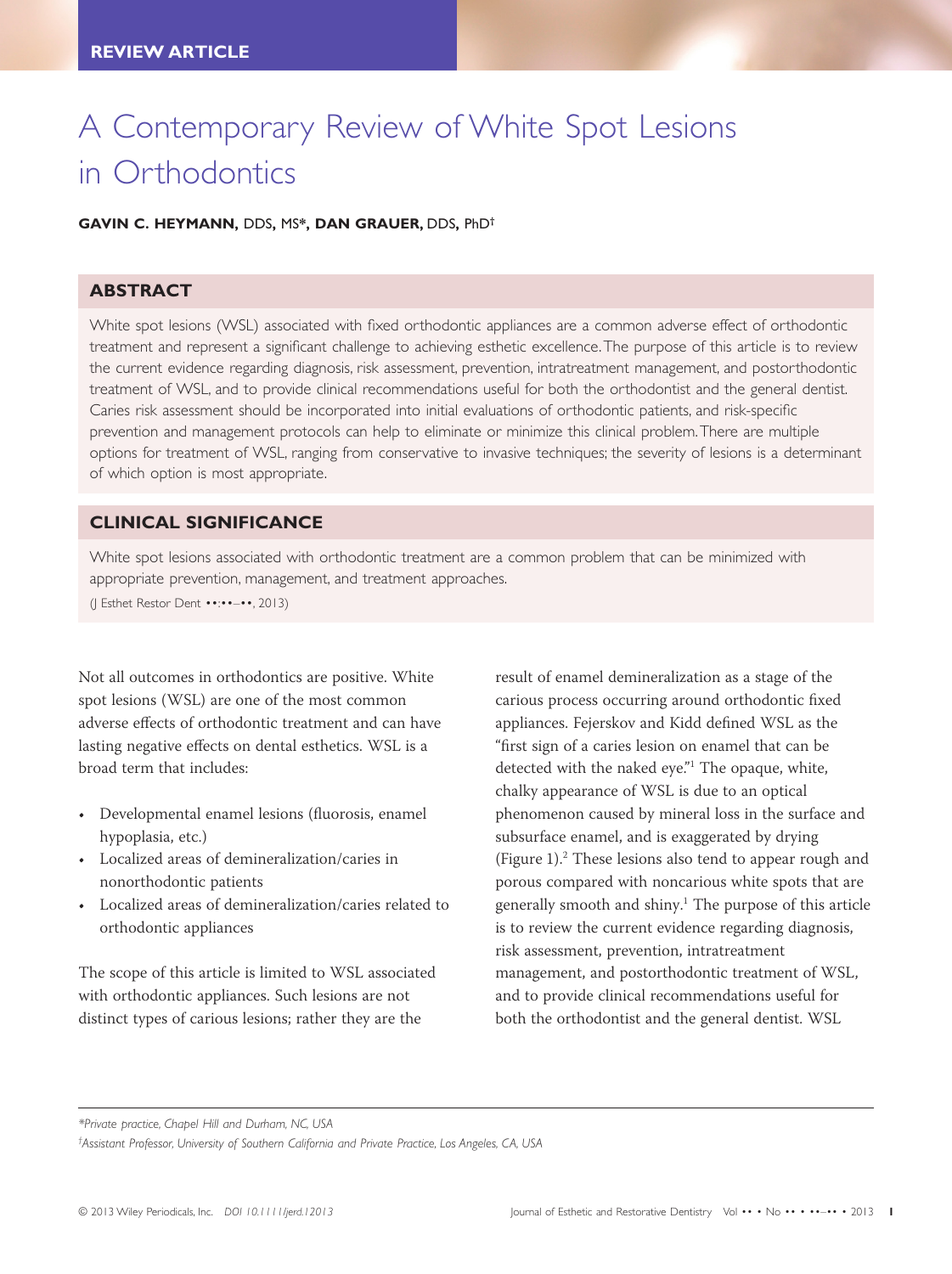

**FIGURE 1.** Orthodontic white spot lesions (WSL) on enamel surfaces; these were adjacent to labial fixed orthodontic appliances.The white, opaque appearance is due to change in the refractive index of the subsurface enamel.

caused by developmental or acquired conditions other than orthodontic fixed appliances are beyond the scope of this article.

## **EPIDEMIOLOGY**

The prevalence of WSL has been reported to range from  $2\%$  to  $96\%$ <sup>2-5</sup> This wide range is likely due to the inconsistent operational definitions of a WSL among different studies. The sensitivity in the discrimination of a WSL depends on the method of detection. Studies employing quantitative light-induced fluorescence (QLF) report higher prevalence of lesions than studies where these lesions are defined by a visual inspection.<sup>6</sup> It has been reported that the prevalence of WSL prior to orthodontic treatment ranges from  $15.5\%$  to  $40\%,^{27,8}$ whereas most studies report the incidence of new clinically visible WSL occurring during orthodontic treatment to range between 30% and 70% of patients.4,5,7,9–11 Maxillary anterior teeth are most commonly affected with the order of incidence being lateral incisors, canines, premolars, and central incisors<sup>2,7,12</sup>; however, all teeth are potentially at risk. Risk factors for the development of WSL include: poor pretreatment and intratreatment oral hygiene, age (preadolescent at start of treatment), increased decayed, missing, or filled teeth, etching time and surface area, and caries/restorative status of first molars.<sup>10,12-15</sup>

## ETIOLOGY

#### *Environment*

Fixed orthodontic appliances create an increased challenge for excellent oral hygiene and provide greater surface area for adherence of plaque; the irregular shapes of the appliances also limit the self-cleansing ability of saliva, lips, tongue, and cheeks. These obstacles can lead to increased risk of incipient caries on dental surfaces not usually prone to carious attack. This phenomenon is well illustrated by the reduced incidence of WSL in orthodontic patients treated with lingual appliances, where the tongue and saliva flow are able to provide better self-cleansing of the tooth surfaces adjacent to the fixed appliances.<sup>16</sup>

#### *Host*

Not all individuals display the same caries risk. Caries progression is a dynamic process that is the result of an imbalance in the natural enamel demineralization/ remineralization cycle. Enamel lesions can progress from initial demineralization to noncavitated carious lesions, to cavitated lesions.<sup>1</sup> One of the most clinically significant factors of WSL is the potential for rapid formation, with clinically visible lesions developing in as little as 4 weeks.<sup>5</sup> Individual caries risk is multifactorial. It can be puzzling to see a patient with oral hygiene that appears to be acceptable still develop WSL, whereas one who has extremely poor hygiene may develop none. Individual host factors including salivary flow and composition, enamel solubility, immune response, genetic susceptibility, diet, and medication history are all important determinants of overall caries risk.

### *Cariogenic Bacteria*

Acidogenic bacteria have long been identified as the primary causative agents in the caries process. Specifically, *Streptococcus mutans* and *Lactobacilli* are the primary microbial agents in the caries process. The types and numbers of bacteria in dental biofilms are not static. Closer evaluation of how pH influences the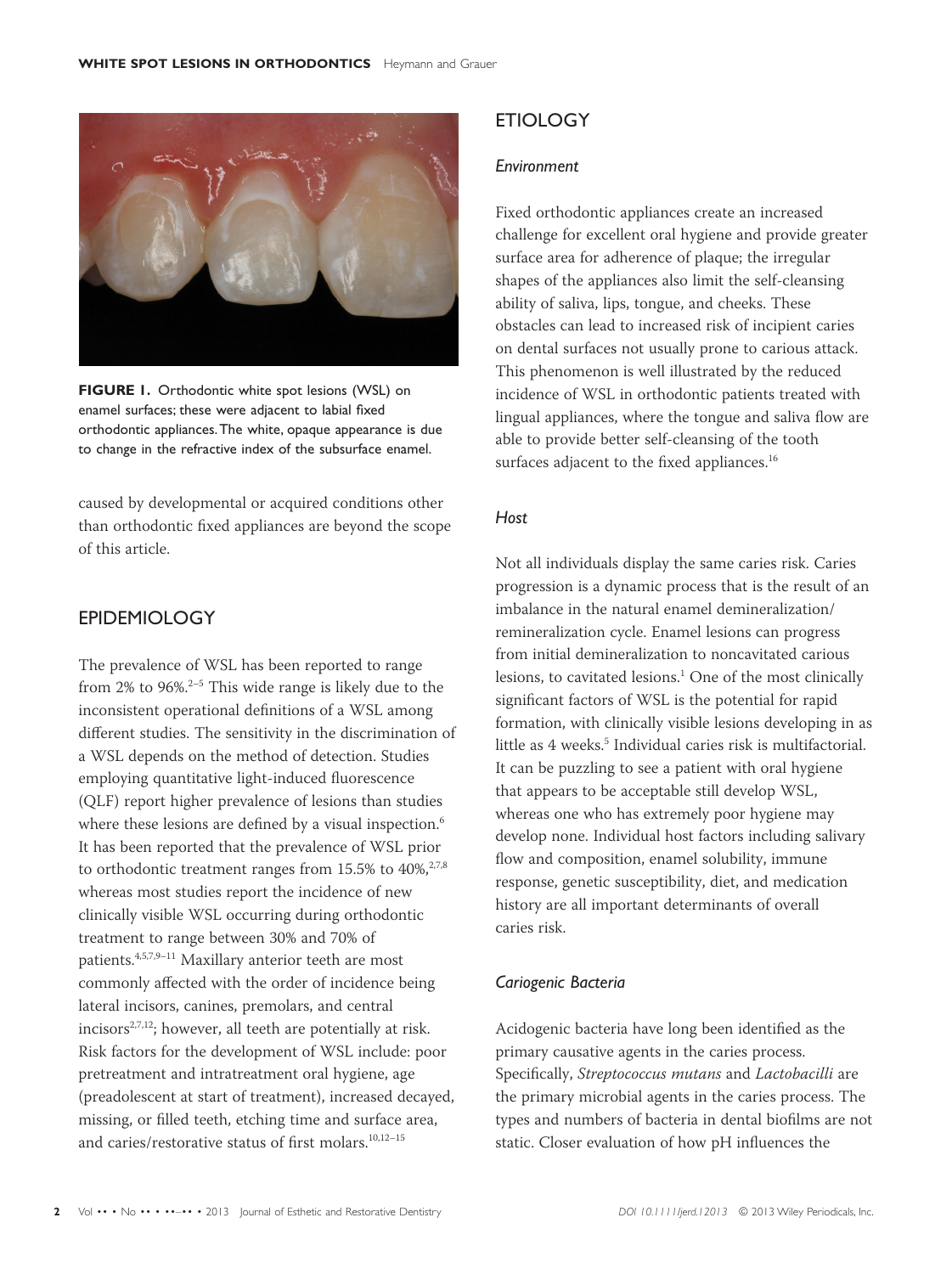ecological shift in dental biofilms is important to understanding the dynamic nature of the caries process. The microflora on healthy enamel is composed mostly of nonmutans streptococci, and acidification of the biofilm is mild and infrequent. However, frequent exposure to fermentable carbohydrates leads to more intense and frequent acidification of the biofilm. This in turn leads to the adaptive and selective modification of the biofilm to favor more acidogenic and aciduric strains of microflora. This negative modification of the biofilm leads to a shift in the demineralization/remineralization cycle toward a net mineral loss.17 It has been demonstrated that cariogenic bacteria are present in plaque at higher levels in orthodontic patients than in nonorthodontic patients, resulting in a caries progression that is more rapid than in patients without fixed appliances.<sup>18</sup>

# DIAGNOSIS

## *Visual*

The visual diagnosis of WSL may actually begin prior to the initiation of orthodontic treatment. Identification of existing nondevelopmental WSL prior to orthodontic treatment is an important part of the risk-assessment process. The presence of such lesions in a patient

without a history of orthodontic appliances should be noted in the dental history and automatically increases the risk category of the individual.

Intratreatment evaluation for WSL is important so that proper management approaches can be implemented as soon as a visual diagnosis has been made. It is easy to overlook early WSL unless arch wires, ligatures, elastomeric chains, or other auxiliaries are removed, and teeth are free of plaque and debris, and have been dried. The presence of gingival inflammation that reduces the amount of visible enamel between the bracket and gingival margin can also make it difficult to visualize WSL during treatment. For this reason, many WSL are not identified until after fixed appliances are removed. It is recommended that the orthodontist evaluate high-risk teeth at each visit in an attempt to identify lesions early, so as to more readily address lesions that have already been started (Figure 2).

# *QLF*

QLF is a diagnostic method that relies on the autofluorescence of teeth when they are exposed to high-intensity blue light. The fluorescence of the tooth is closely related to the mineral content of the enamel, with demineralization showing less fluorescence.<sup>19</sup> This relationship allows for the quantification of



**FIGURE 2.** A, Pretreatment presentation of patient with developmental white spot lesions (WSL) and good oral hygiene. B, Intratreatment WSL in same patient—note suboptimal oral hygiene with plaque accumulation and gingival inflammation.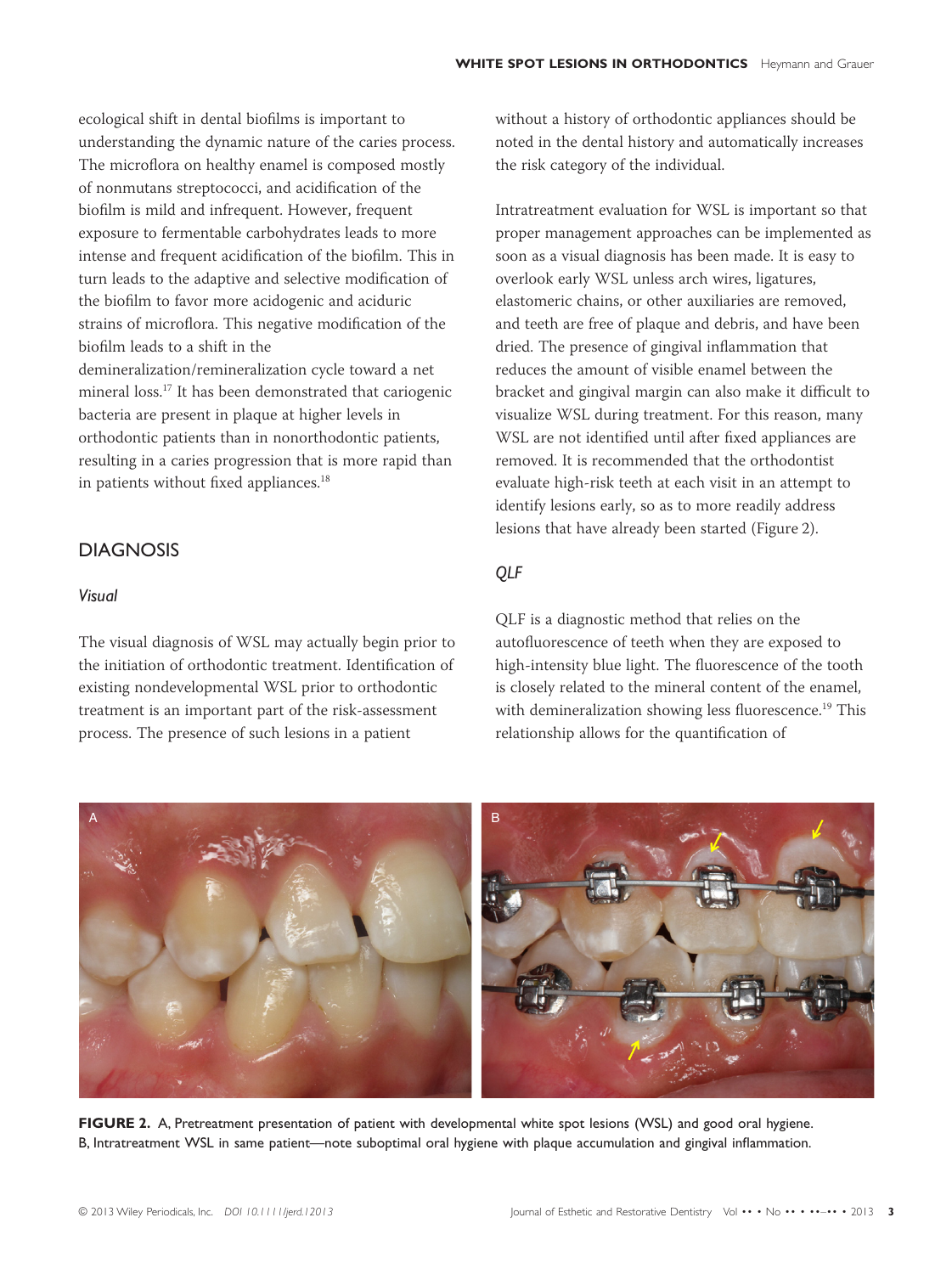demineralization or remineralization at one time point or over time. QLF is a highly sensitive diagnostic test, but it has largely been limited to research applications and may not be practical for routine diagnosis of WSL in patients undergoing orthodontic treatment.

## RISK ASSESSMENT

Before appliances are placed, a risk assessment should be performed, and patients should be classified into one of two groups: low risk or high risk. Because of the multifactorial nature of WSL, there is no single approach to risk determination. It is the authors' method to establish the risk group based on the detection of both protective and risk factors. If a patient presents two or more factors from the high-risk category, that individual will be classified as high risk. If a patient develops an intratreatment WSL, they will automatically be classified as high risk (Table 1).

## **PREVENTION**

It has been documented that patients, parents, general dentists, and orthodontists perceive that the

|                | <b>TABLE 1.</b> Risk assessment for development of white spot |  |  |
|----------------|---------------------------------------------------------------|--|--|
| lesions (WSL)* |                                                               |  |  |

| Low risk                    | <b>High risk</b>            |
|-----------------------------|-----------------------------|
| No previous WSL             | <b>Existing WSL</b>         |
| Good oral hygiene           | Poor oral hygiene           |
| Low dietary sugar exposure  | High dietary sugar exposure |
| Short treatment time        | Long treatment time         |
| Controlled etching          | Excessive etching           |
| Lingual appliances          | Labial appliances           |
| No/minimal DMFT             | High DMFT score             |
| No intratreatment lesion(s) | Intratreatment lesion(s)    |

DMFT = decayed, missing, or filled teeth.

\*If a patient presents two or more factors from the high-risk category, that individual will be classified as high risk. If a patient develops an intratreatment WSL, they will automatically be classified as high risk—no matter what their initial risk category was.

responsibility for prevention of WSL lies with the patient.20 However, the orthodontist and general dentist play an important role in identifying high-risk patients and directing them toward an appropriate preventive regimen. There are multiple approaches to preventing WSL, and a combination of all approaches may yield the greatest success in prevention (Table 2).

#### *Disruption of Bacterial Biofilm*

Given the high risk of WSL in patients who display poor oral hygiene prior to the initiation of orthodontic treatment, it is imperative that baseline plaque scores be improved to acceptable levels before appliance placement. Tooth brushing and flossing are more difficult and time consuming in patients with fixed appliances, so detailed oral hygiene instructions are crucial in educating patients how to maintain adequate home care. Particular focus should be placed on teaching patients to clean around each individual bracket—especially between brackets and gingival margins. Although not essential to maintaining excellent hygiene, electric toothbrushes may represent a benefit to patients who have higher plaque scores.<sup>21</sup> In patients who have normal to low risk of developing WSL, an oral hygiene protocol that utilizes an initial prophylaxis, nutritional counseling, consistent oral hygiene instruction, patient education, and fluoridation is likely adequate to prevent demineralization. However, high-risk patients may benefit from a more involved hygiene protocol that should include more frequent prophylaxis (every 3 months rather than every 6 months), which includes scaling, irrigation of subgingival pockets with chlorhexidine, and fluoride application.<sup>15</sup>

## *Inhibition of Demineralization/Promotion of Remineralization*

#### **Fluoride Toothpastes**

Whereas the efficacy of conventional fluoride toothpastes (1,000 ppm) has been widely reported, toothpastes with higher fluoride concentrations (1,500–5,000 ppm) have been shown to have greater ability to inhibit demineralization and promote remineralization.22 A modified fluoride toothpaste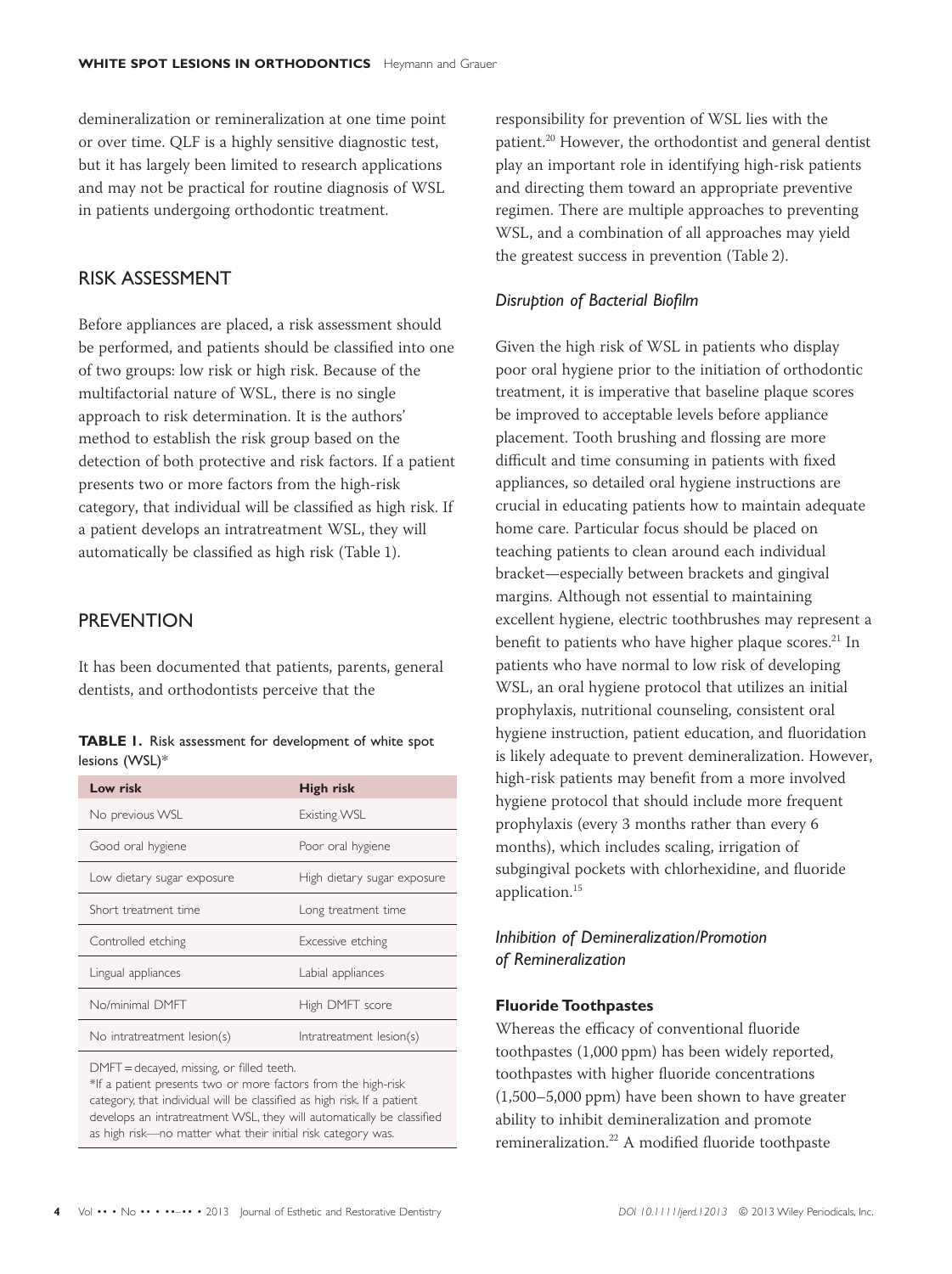|                                                                                                 | Prevention protocols                                                                                                                                              | Intratreatment management                                                                                                                                        | Postorthodontic treatment                                                 |  |
|-------------------------------------------------------------------------------------------------|-------------------------------------------------------------------------------------------------------------------------------------------------------------------|------------------------------------------------------------------------------------------------------------------------------------------------------------------|---------------------------------------------------------------------------|--|
| Normal/low risk                                                                                 | High risk (initial risk or poor compliance<br>intratreatment)                                                                                                     | (once WSL are noticed)                                                                                                                                           | options for WSL                                                           |  |
| Tooth brushing (modified technique) with<br>1,000-ppm fluoride toothpaste 2 to<br>8 times daily | • Tooth brushing (modified technique 2-3 times<br>bedtime and 1,000-ppm all other times using<br>daily): 5,000-ppm fluoride toothpaste before<br>mechanical brush | daily) with 5,000 ppm at bedtime and 1,000 ppm<br>Tooth brushing (modified technique 2-3 times<br>all other times                                                | • No treatment/monitoring with<br>natural resolution                      |  |
| Fluoride varnish every 4 months<br>• Prophylaxis every 4 months                                 | • Fluoride varnish every 3 months<br>· Prophylaxis every 3 months                                                                                                 | Fluoride varnish every 3 months<br>• Prophylaxis every 3 months                                                                                                  | · Resin infiltration technique<br>• Tooth whitening                       |  |
| . 0.5% NaFI rinse daily at bedtime                                                              | • Xyitol chewing gum 3 to 5 pieces per day for at<br>least 10 minutes per chew                                                                                    | • MI Paste Plus (GC America, Alsip, IL, USA)<br>application nightly after brushing teeth                                                                         | · Microabrasion/macroabrasion                                             |  |
|                                                                                                 | · Chlorhexidine rinse (2-week regimen) 30-second<br>rinse daily after brushing before bedtime                                                                     | Xylitol chewing gum 3 to 5 pieces per day for at<br>least 10 minutes per chew<br>$\ddot{\phantom{0}}$                                                            | · Tooth preparation and restoration<br>(direct resin or indirect veneers) |  |
|                                                                                                 |                                                                                                                                                                   | have progression of WSL and poor compliance,<br>• If above techniques have been utilized and still<br>then proceed with <b>EARLY APPLIANCE</b><br><b>REMOVAL</b> |                                                                           |  |
| WSL = white spot lesion.                                                                        |                                                                                                                                                                   |                                                                                                                                                                  |                                                                           |  |

technique involving twice daily brushing for 2 minutes followed by vigorous swishing of the toothpaste slurry for 30 seconds without rinsing with water, and avoidance of eating or drinking for 2 hours, has also been shown to reduce the incidence of new caries in orthodontic patients.<sup>23</sup>

## **Fluoride Rinses**

Daily 0.5% sodium fluoride rinse in conjunction with fluoridated dentifrice is perhaps the most common fluoride regimen recommended by orthodontists.<sup>24</sup> This recommendation comes from research that shows this approach to significantly reduce caries rates in *nonorthodontic* adolescent patients; however, the evidence is weak and mixed with regard to efficacy of fluoride rinses in prevention of WSL in orthodontic patients. For fluoride rinses to be successful in prevention of WSL, they must be used consistently, and there is evidence to suggest that compliance with such rinses is poor.<sup>25</sup>

#### **Fluoride-Releasing Bonding Materials**

Although there is some evidence, although weak, that glass ionomers (GIs) and resin-modified GIs may provide some resistance to WSL compared with acrylic-based composite resins, there are also studies that show no significant difference in the protective ability of the materials.26 It has been documented that GIs exhibit an initial burst of fluoride release that rapidly diminishes to levels that are unlikely to have a clinically significant effect on caries inhibition. Although this approach certainly appears to have some promise, the evidence is inconclusive with regard to the efficacy of WSL prevention.

#### **Fluoride Varnish**

Fluoride varnish placed around orthodontic brackets during treatment has been shown to reduce the incidence and prevalence of WSL.<sup>27</sup> It is recommended that high-risk patients have topical application of fluoride varnish at least around anterior teeth—perhaps at every orthodontic adjustment appointment. One of the benefits of fluoride varnish is that it works in the presence of plaque; thorough cleaning of the tooth surfaces is not necessary prior to application of varnish. This approach represents a relatively simple way to

**TABLE 2.**

Measures for prevention, intratreatment management, and treatment of white spot lesions (WSL)

TABLE 2. Measures for prevention, intratreatment management, and treatment of white spot lesions (WSL)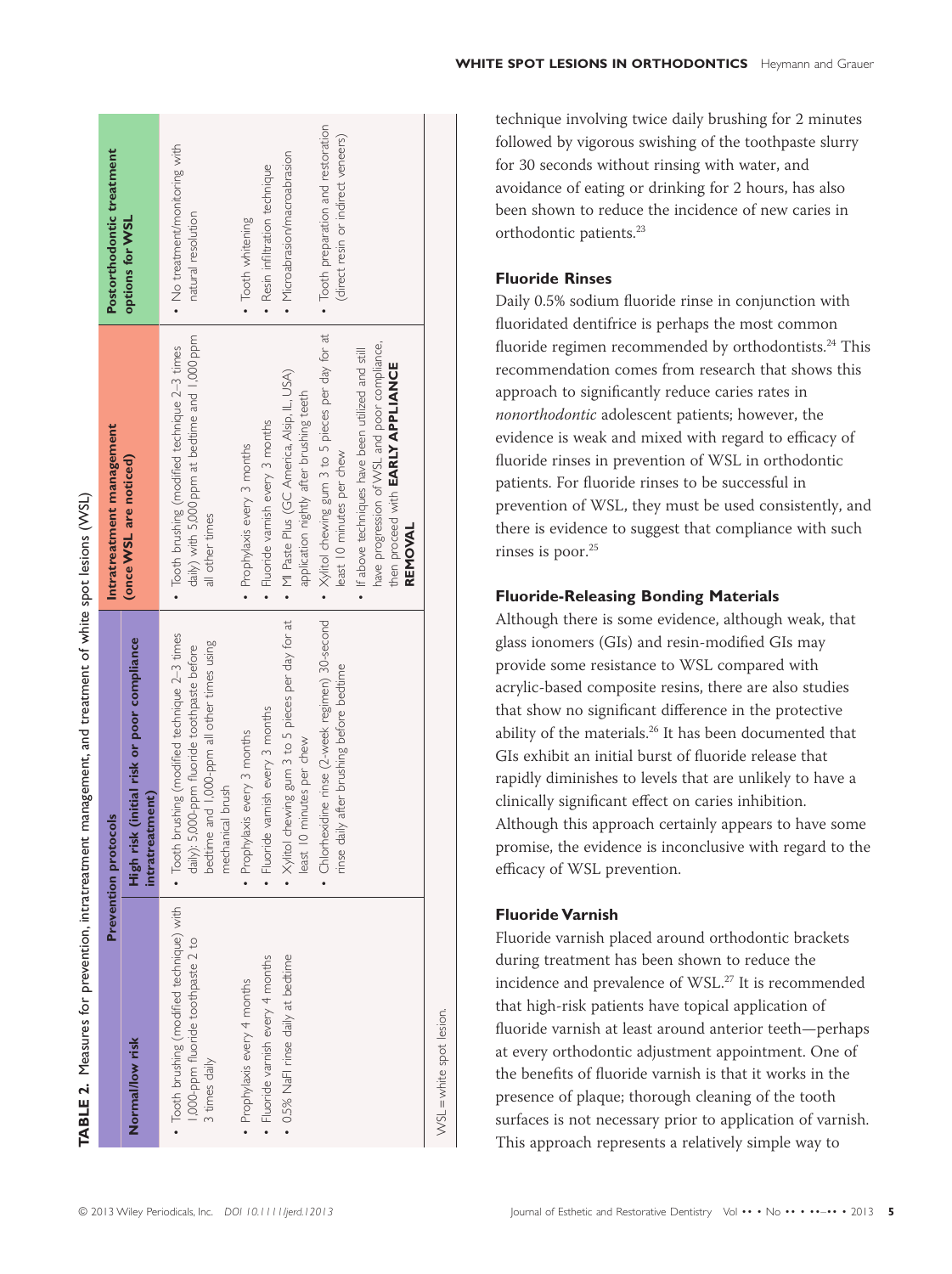increase fluoride exposure to high-risk patients at more frequent intervals as are associated with regular orthodontic appointments.

## **Amorphous Calcium Phosphate (ACP)**

Amorphous calcium phosphate (ACP) is thought to have the potential to both prevent and resolve enamel demineralization in patients with high caries risk. MI Paste (GC America, Alsip, IL, USA) is a product that contains casein phosphopeptide ACP, a milk-derived protein that helps to promote high rates of enamel remineralization. MI Paste Plus is the same product, but also contains 900 ppm of fluoride. A recent randomized controlled trial demonstrated that orthodontic patients who applied MI Paste Plus nightly via a fluoride delivery tray for 3 to 5 minutes following brushing showed fewer and less severe WSL than controls.28

It has been suggested that ACP may aid in the remineralization of WSL after the completion of orthodontic treatment, although there is some evidence that shows no significant advantage for use of ACP supplementary to normal oral hygiene.<sup>29,30</sup> That is, there was no significant difference in the reduction of WSL size between patients who used MI Paste and those who used regular oral hygiene including 1,000-ppm toothpaste.

#### *Favorable Modification of Oral Environment*

#### **Diet**

Although a nutritional assessment is not a common part of most orthodontists' initial evaluation and diagnosis, it may play a valuable role in the identification of patients at higher risk of developing WSL. The role of refined carbohydrates in the caries progression progress has been well documented, and simple diet evaluation and counseling may be useful ways to inform patients of the need to reduce exposure to refined carbohydrates—especially sugared beverages including soft drinks, sports drinks, and juices.<sup>31</sup> These beverages not only serve as a source of fermentable sugars for cariogenic bacteria, but many are quite acidic as well. It has been demonstrated that enamel

demineralization begins to occur when the pH drops below 5.5, and the pH of some popular soft drinks and sports drinks are in the range of pH 2 to 3. Even diet soft drinks, although eliminating the presence of fermentable sugars, may have a pH below 3. The combination of high sugar content and low pH serve as extremely unfavorable modifiers of the oral environment with regard to potential for WSL development. Among fermentable carbohydrates, it appears that sucrose is the most problematic with regard to its ability to negatively affect dental biofilm. It has been shown that biofilms formed in the presence of sucrose have lower concentrations of  $Ca, P<sub>i</sub>$ , and F, all of which are important ions for remineralization of enamel.32

#### **Modification of Biofilm pH**

An increase in the pH of the oral environment and particularly the dental biofilm may be helpful in shifting the microflora toward less acidogenic and aciduric strains, and therefore reducing caries risk. Products such as Cavistat mints (Oretek Therapeutics, Inc., Roslyn, NY, USA) and Carifree rinses (Oral Bio Tech, Albany, OR, USA) attempt to favorably modify the biofilm by increasing  $pH<sub>1</sub><sup>33,34</sup>$  Although there is no published evidence of using this approach for the prevention of WSL, it would seem that potential exists for it to be a valuable adjunct in the management of high-risk patients.

## **Probiotics**

The use of probiotics is relatively new to dentistry, but the concept involves populating the oral environment with noncariogenic microorganisms that compete with both cariogenic bacteria and periodontal pathogens, and reduce their numbers. Although there is a scarcity of data on this topic and none with specific application to WSL prevention, preliminary reports show potential for products such as ProBiora 3 (Oragenics, Tampa, FL, USA) to positively affect the oral environment by reducing *S. mutans* and certain periodontal pathogens.35

## **Carbamide Peroxide**

There is evidence that salivary and plaque pH are increased by urea, which is a component of carbamide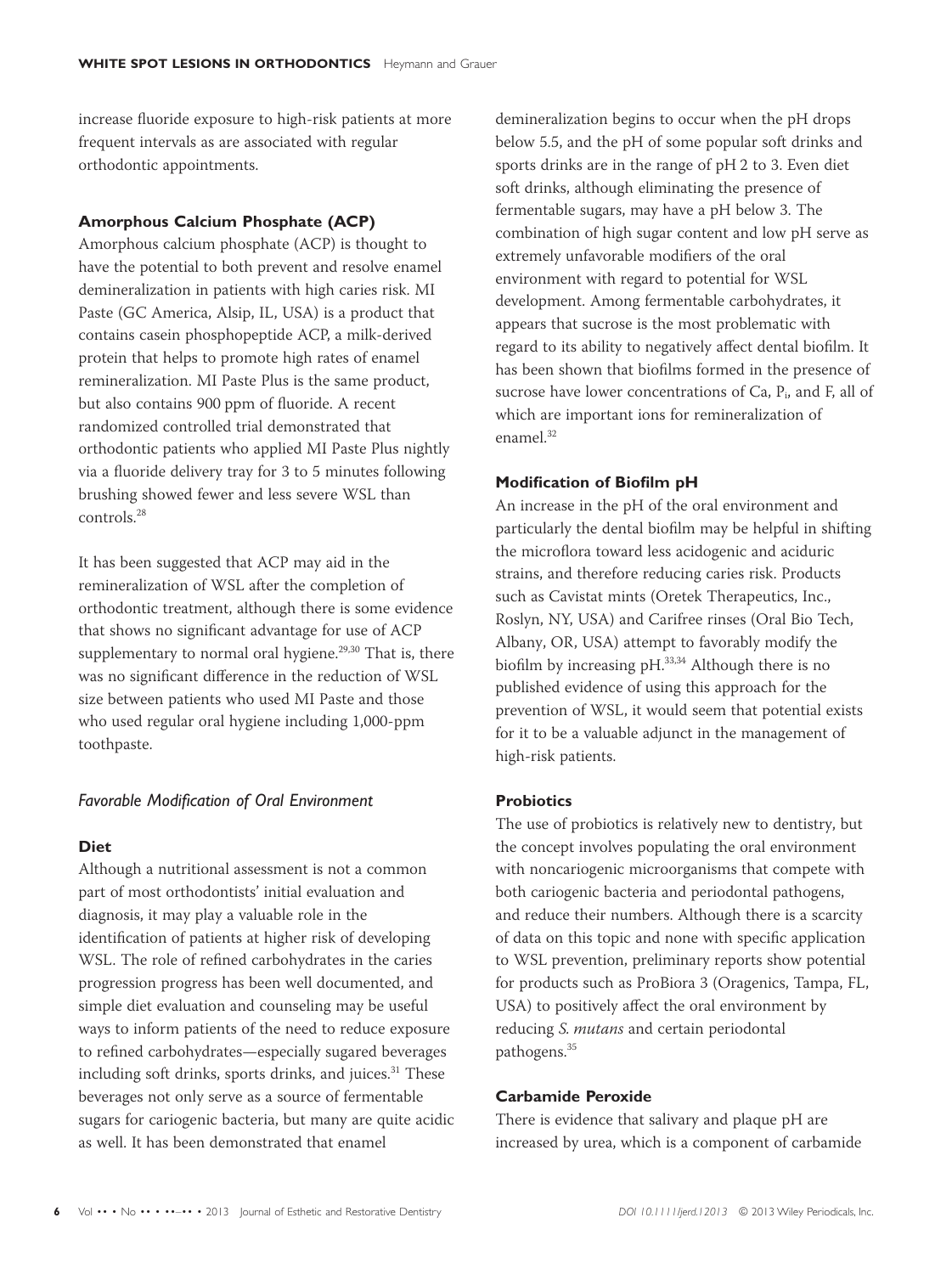peroxide. This increase in pH along with the antimicrobial effect of hydrogen peroxide may suppress plaque formation.36 Patient compliance with periodic use of carbamide peroxide whitening agents during orthodontic treatment may be enhanced because of the perceived added benefits of tooth whitening on the part of the patient. There is currently no published evidence of the use of carbamide peroxide products preventing WSL in orthodontic patients, but it would seem that this approach may have promising potential.

## **Xylitol**

A polyol carbohydrate, xylitol is not metabolizable by *S. mutans* and is therefore noncariogenic. It also appears to have antimicrobial properties that help to prevent *S. mutans* attachment to tooth surfaces. It has been demonstrated that the use of xylitol chewing gum can reduce the risk of caries compared with gums containing sucrose or sorbitol, and chewing gum also has been shown to increase the production of stimulated saliva, which has higher phosphate and calcium concentrations than nonstimulated saliva.37–39 High-risk patients may benefit from chewing xylitol gum 3 to 5 times per day for a minimum of 10 minutes each, although this potential benefit must be weighed with the possibility for increased bracket bond failures associated with chewing gum.<sup>38</sup>

## *Protective Barrier for Enamel*

There are several products that are designed to bond to etched enamel and serve as a physical barrier to the acidic attack of enamel. There is some evidence to support that bonded resin barriers such as pit and fissure sealants may provide protection against the development of WSL.40 Filled resin sealants such as Pro Seal (Reliance Orthodontic Products, Itasca, IL, USA) may have potential to provide even greater protection as a physical barrier because of their increased wear resistance compared with unfilled resin sealants, but their removal after orthodontic treatment can be tedious and requires the use of a high-speed rotary instrument.<sup>41</sup>

# MANAGEMENT DURING TREATMENT (INTRATREATMENT ACTION PLAN ONCE INITIAL WSL ARE NOTICED)

It is common for orthodontists to have a prevention protocol that is applied to all orthodontic patients, but how should the clinician handle high caries risk patients, or those who develop noticeable WSL during treatment? The first step is to inform the patient and/or parent that WSL have been noticed, and explain the approaches that will be taken to prevent further damage (Table 2). Thorough documentation of these steps is recommended. A careful reevaluation of the risk factors and potential changes in lifestyle including diet should be reviewed to see if such changes may have contributed to the development of WSL. Continued reinforcement of oral hygiene instructions and more frequent recalls between regular adjustments are recommended so that the orthodontist can monitor for the progression of new lesions. A more rigorous fluoride regimen including the prescription of 5,000-ppm fluoride gel or toothpaste, and in-office application of fluoride varnish every 3 months or perhaps at every orthodontic visit should be adopted. In patients who have been noncompliant with other oral hygiene regimens, chlorhexidine rinses may be used in conjunction with a fluoride regimen to reduce the numbers of cariogenic pathogens and further inhibit demineralization.18,22 These rinses are recommended to be used in a 2-week regimen, with the patient swishing for 30 seconds prior to bedtime. As with all chlorhexidine products, there is a tendency for extrinsic staining of teeth, which patients should be informed of. MI Paste, MI Paste Plus, or similar products may also be used as part of a more intense regimen to increase remineralization. These products should be applied in a pea-sized amount around teeth and orthodontic appliances after brushing teeth. If traditional 1,000-ppm fluoride toothpaste is used, then MI Paste Plus is recommended, whereas MI Paste should be used if 5,000-ppm fluoride gels or pastes are used.

## *Early Removal of Appliances*

When all appropriate preventive and management measures have been attempted and patients still fail to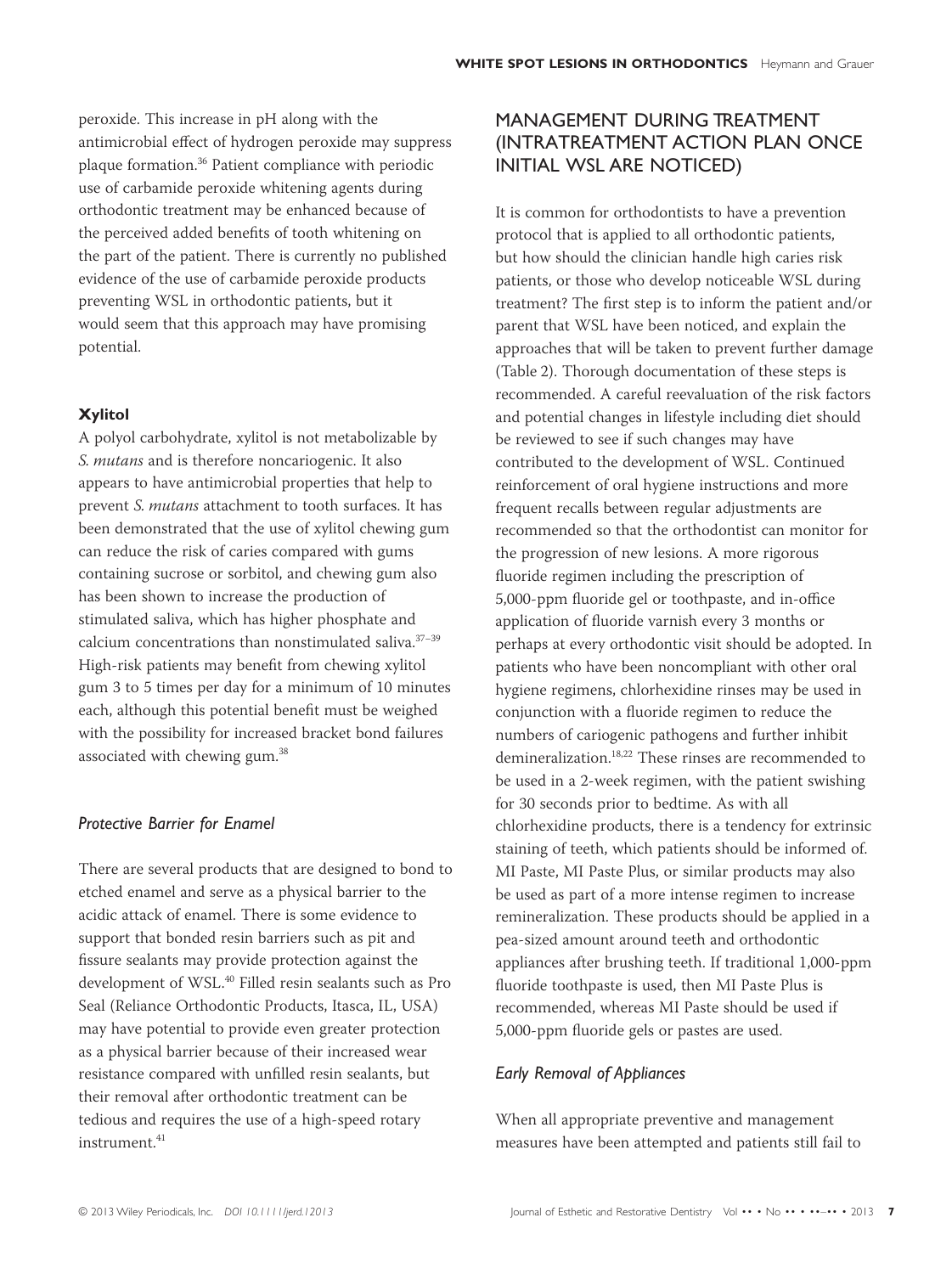improve their home care, or the progression of WSL is evident, the orthodontist must use good judgment in deciding when fixed appliances should be removed ahead of schedule. If WSL are developing in the middle of treatment despite all efforts to prevent and manage them, then removing all barriers to improved home care should become a priority—even if the orthodontic goals have yet to be completely achieved. Patients should be informed that in these case scenarios, further risk of enamel damage outweighs the reward of continuing with orthodontic treatment at this time. Patients may be placed in retention and advised that when motivation to maintain excellent home care improves, they can resume orthodontic treatment.

# TREATMENT OF THE LESIONS (POSTORTHODONTICS)

Once orthodontic appliances are removed and WSL exist, the orthodontist must inform the patient of the available treatment options. There are multiple options that range from very conservative (natural resolution) to more invasive (tooth preparation and restoration) (Table 2). The determination of the severity of WSL may be helpful in planning which treatment is most appropriate. A system for quantifying the severity of clinically visible WSL based on their surface area and presence or absence of cavitation was developed by Gorelick, $2$  but a recent study suggests that the color or intensity of the WSL may be a better predictor of the actual depth of the lesion than surface area alone.<sup>42</sup>

## *Natural Resolution/Remineralization*

Visible WSL that exist after completion of orthodontic treatment tend to decrease in area and improve in their appearance over the first 1 to 2 years after debonding.43–45 The status of the lesions largely determines the potential for improvement, with active lesions having a better prognosis than arrested lesions. Active lesions are more porous and allow for easier infiltration of calcium and phosphorous into the enamel during the remineralization process, whereas arrested lesions often appear shiny white and may even have a brown surface appearance due to the formation of a

remineralized layer in the outer part of the enamel. Although high-concentration fluorides are important for prevention, their use on active WSL may arrest the lesions and actually lead to the staining of the enamel. Most WSL that exist after orthodontic treatment have already undergone a demineralization and remineralization cycle, so even if some of the lesions are active at the end of treatment, it is likely that there has already been some remineralization as well.

#### *Resin Infiltration*

Resin infiltration of incipient carious lesions is a relatively new approach that shows potential to improve the appearance of WSL. The white, opaque appearance of WSL is the result of an optical phenomenon that is due to the difference between the refractory index of healthy enamel and that of demineralized enamel, which is left with voids filled by water or air. The idea behind resin infiltration is that the porous nature of active WSL allows a low-viscosity resin to permeate into the previously demineralized enamel matrix and fill in many of the voids with resin rather than air or water. This creates a refractory index that is more similar to healthy enamel, and the result is an improvement in appearance of the lesion. Icon (DMG America, Englewood, NJ, USA) is currently the only product on the market that uses this approach. The clinical protocol involves etching of WSL with 15% hydrochloric acid for 2 minutes under rubber dam isolation, followed by thorough rinsing, desiccation of the enamel lesion with an ethanol drying agent, and then the application of the very low-viscosity resin, removal of gross excess, and light-curing for 40 seconds. This approach appears to be more successful in lesions that have not been completely arrested. Although data on the efficacy of this technique are limited to date, early studies show this technique to be successful in improving or completely masking WSL (Figure 3).46,47

#### *Whitening*

Vital bleaching of teeth with inactive WSL is a commonly suggested approach to improving the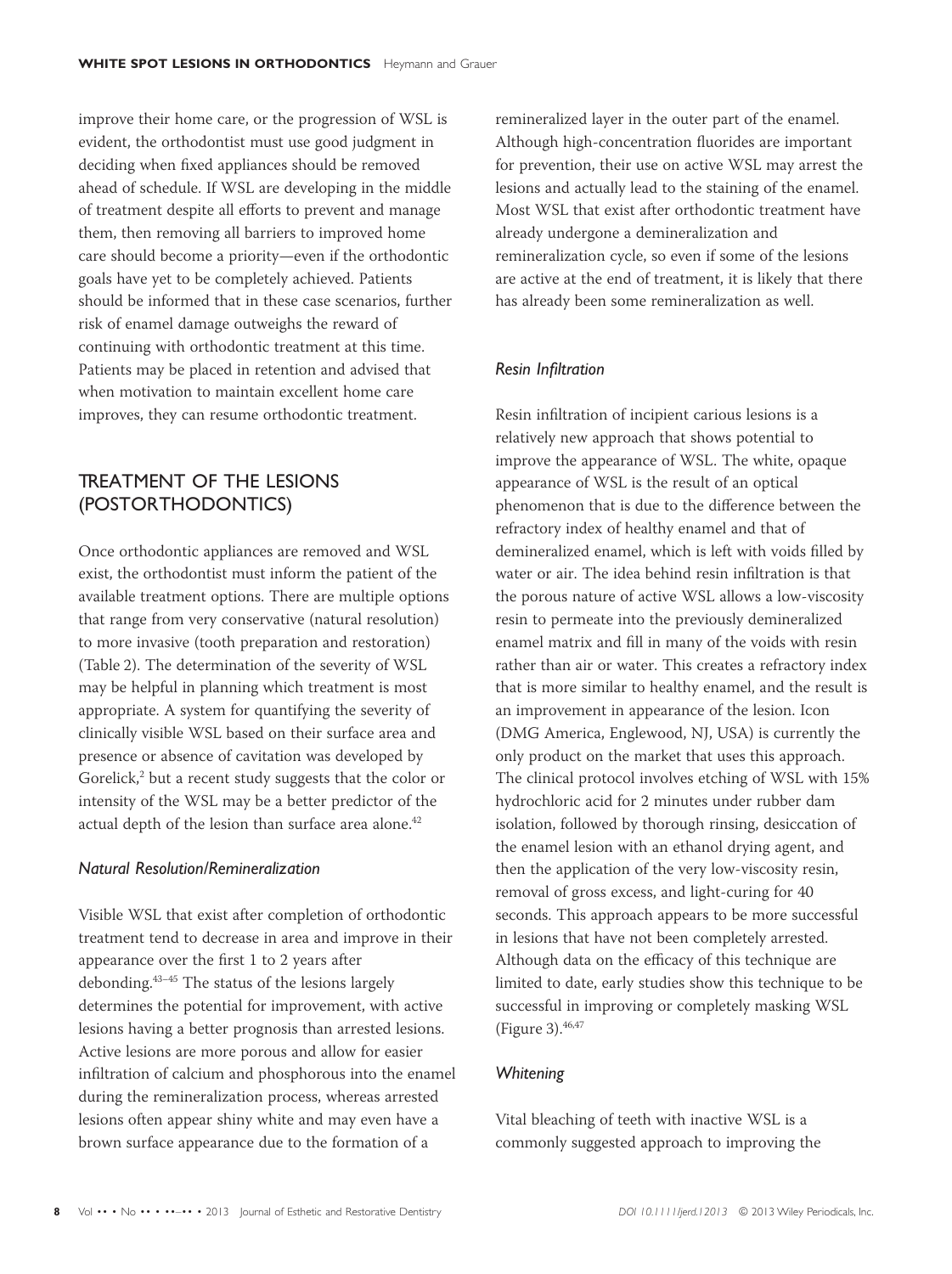

**FIGURE 3.** A, Multiple white spot lesions (WSL) in a patient after removal of fixed appliances and immediately prior to resin infiltration procedure. B, Immediately following resin infiltration procedure—note that teeth are still partially dehydrated. C,Two months following resin infiltration procedure—note improvement, yet incomplete resolution of WSL.

appearance of affected teeth, but does it work? It has been demonstrated that whitening can be successful, but both the WSL and unaffected enamel become lighter. The good news is that unaffected enamel appears to increase in lightness significantly more than the WSL, which may often result in less contrast between the lesion and the surrounding unaffected enamel.<sup>14</sup>

## *Microabrasion*

WSL of a developmental origin as well as those related to orthodontic treatment have been successfully treated with microabrasion. This technique involves using a slurry of pumice or silicon carbide particles and hydrochloric acid to create surface dissolution of

enamel, and is effective in removing superficial stains or defects.48 Successful removal of WSL by this technique is possible if the lesion does not exceed 0.2 to 0.3 mm in depth.<sup>49</sup>

## *Resin Restorations/Indirect Restorations*

Patients with cavitated lesions, or more severe WSL who have already attempted more conservative esthetic treatments without significant improvement may benefit from the preparation of the affected tooth surfaces and restoration with either direct resin restorations or indirect porcelain restorations.

# **CONCLUSION**

WSL represent a significant challenge to excellence in clinical orthodontics. The risk-assessment methods and recommendations for prevention and intratreatment management of WSL outlined in this review may help to minimize this common problem in your patients; however, no matter how hard we strive, it is unlikely that we can completely eliminate this problem. For this reason, it is imperative for both orthodontists and general practitioners to have consistent protocols for caries risk assessment, prevention, intratreatment management, and treatment of WSL. Clinicians should take care to include discussion of WSL risk as part of any orthodontic informed consent process, and thorough documentation of preventive measures, as well as assessment of compliance with oral hygiene is essential.

# DISCLOSURE AND ACKNOWLEDGEMENTS

The authors do not have any financial interest in any of the companies whose products are included in this review.

# **REFERENCES**

1. Fejerskov ONB, Kidd E. Dental caries: the disease and its clinical management. 2nd ed. Copenhagen: Blackwell Munksgaard; 2003.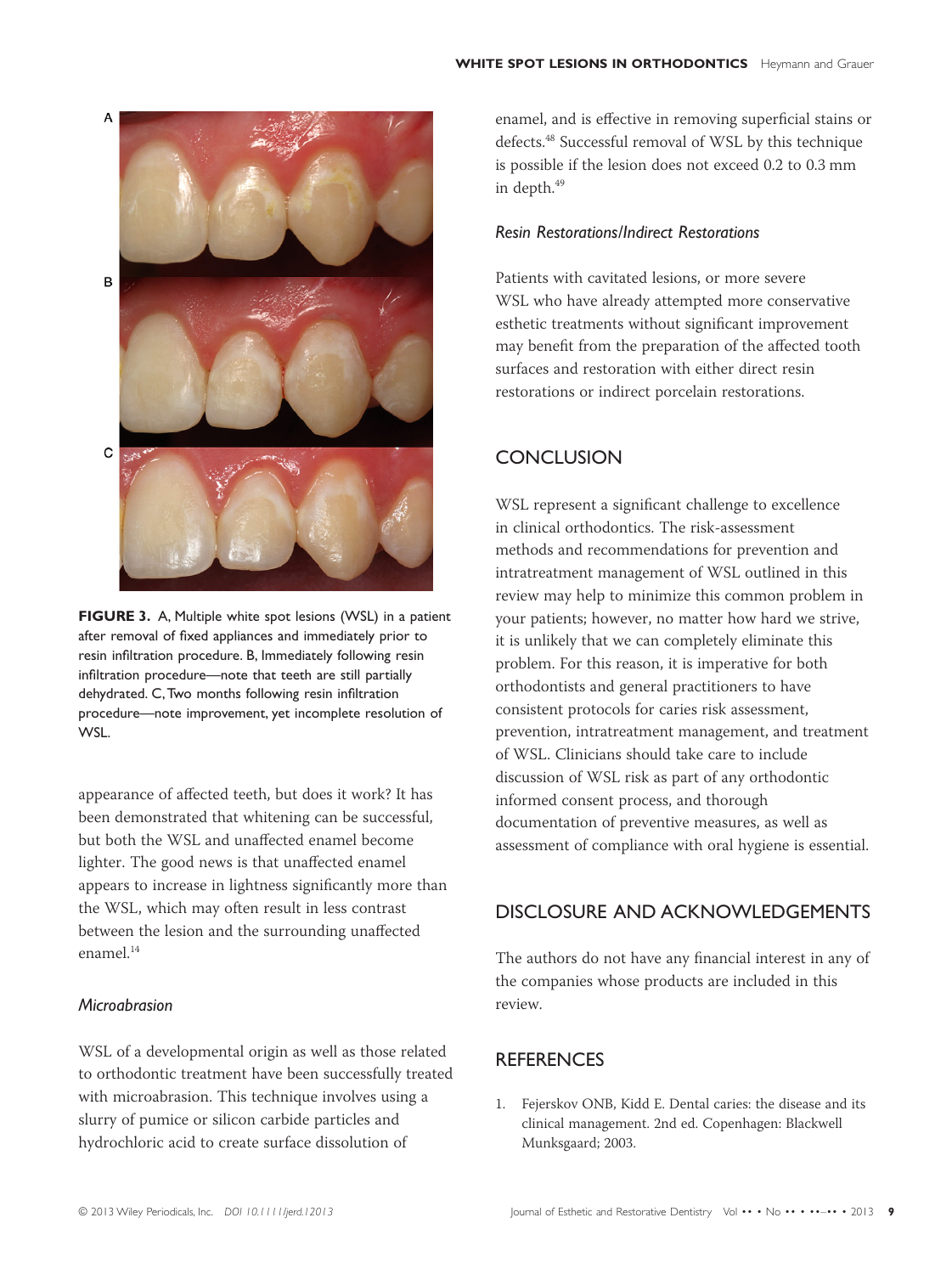- 2. Gorelick L, Geiger AM, Gwinnett AJ. Incidence of white spot formation after bonding and banding. Am J Orthod 1982;81(2):93–8.
- 3. Mitchell L. Decalcification during orthodontic treatment with fixed appliances—an overview. Br J Orthod 1992;19(3):199–205.
- 4. Mizrahi E. Enamel demineralization following orthodontic treatment. Am J Orthod 1982;82(1): 62–7.
- 5. Ogaard B, Rolla G, Arends J, ten Cate JM. Orthodontic appliances and enamel demineralization. Part 2. Prevention and treatment of lesions. Am J Orthod Dentofacial Orthop 1988;94(2):123–8.
- 6. Boersma JG, van der Veen MH, Lagerweij MD, et al. Caries prevalence measured with QLF after treatment with fixed orthodontic appliances: influencing factors. Caries Res 2005;39(1):41–7.
- 7. Artun J, Brobakken BO. Prevalence of carious white spots after orthodontic treatment with multibonded appliances. Eur J Orthod 1986;8(4):229–34.
- 8. Lovrov S, Hertrich K, Hirschfelder U. Enamel demineralization during fixed orthodontic treatment—incidence and correlation to various oral-hygiene parameters. J Orofac Orthop 2007;68(5):353–63.
- 9. Enaia M, Bock N, Ruf S. White-spot lesions during multibracket appliance treatment: a challenge for clinical excellence. Am J Orthod Dentofacial Orthop 2011;140(1):e17–24.
- 10. Richter AE, Arruda AO, Peters MC, Sohn W. Incidence of caries lesions among patients treated with comprehensive orthodontics. Am J Orthod Dentofacial Orthop 2011;139(5):657–64.
- 11. Tufekci E, Dixon JS, Gunsolley JC, Lindauer SJ. Prevalence of white spot lesions during orthodontic treatment with fixed appliances. Angle Orthod 2011;81(2):206–10.
- 12. Chapman JA, Roberts WE, Eckert GJ, et al. Risk factors for incidence and severity of white spot lesions during treatment with fixed orthodontic appliances. Am J Orthod Dentofacial Orthop 2010;138(2):188–94.
- 13. Al Maaitah EF, Adeyemi AA, Higham SM, et al. Factors affecting demineralization during orthodontic treatment: a post-hoc analysis of RCT recruits. Am J Orthod Dentofacial Orthop 2011;139(2):181–91.
- 14. Knosel M, Bojes M, Jung K, Ziebolz D. Increased susceptibility for white spot lesions by surplus orthodontic etching exceeding bracket base area. Am J Orthod Dentofacial Orthop 2012;141(5):574–82.
- 15. Zimmer BW, Rottwinkel Y. Assessing patient-specific decalcification risk in fixed orthodontic treatment and its impact on prophylactic procedures. Am J Orthod Dentofacial Orthop 2004;126(3):318–24.
- 16. van der Veen MH, Attin R, Schwestka-Polly R, Wiechmann D. Caries outcomes after orthodontic treatment with fixed appliances: do lingual brackets make a difference? Eur J Oral Sci 2010;118(3):298–303.
- 17. Takahashi N, Nyvad B. The role of bacteria in the caries process: ecological perspectives. J Dent Res 2011;90(3):294–303.
- 18. Lundstrom F, Krasse B. Caries incidence in orthodontic patients with high levels of *Streptococcus mutans*. Eur J Orthod 1987;9(2):117–21.
- 19. Heinrich-Weltzien R, Kuhnisch J, van der Veen M, et al. Quantitative light-induced fluorescence (QLF)—a potential method for the dental practitioner. Quintessence Int 2003;34(3):181–8.
- 20. Maxfield BJ, Hamdan AM, Tufekci E, et al. Development of white spot lesions during orthodontic treatment: perceptions of patients, parents, orthodontists, and general dentists. Am J Orthod Dentofacial Orthop 2012;141(3):337–44.
- 21. Heintze SD, Jost-Brinkmann PG, Loundos J. Effectiveness of three different types of electric toothbrushes compared with a manual technique in orthodontic patients. Am J Orthod Dentofacial Orthop 1996;110(6):630–8.
- 22. Derks A, Katsaros C, Frencken JE, et al. Caries-inhibiting effect of preventive measures during orthodontic treatment with fixed appliances. A systematic review. Caries Res 2004;38(5):413–20.
- 23. Al Mulla AH, Kharsa SA, Birkhed D. Modified fluoride toothpaste technique reduces caries in orthodontic patients: a longitudinal, randomized clinical trial. Am J Orthod Dentofacial Orthop 2010;138(3):285–91.
- 24. Derks A, Kuijpers-Jagtman AM, Frencken JE, et al. Caries preventive measures used in orthodontic practices: an evidence-based decision? Am J Orthod Dentofacial Orthop 2007;132(2):165–70.
- 25. Geiger AM, Gorelick L, Gwinnett AJ, Benson BJ. Reducing white spot lesions in orthodontic populations with fluoride rinsing. Am J Orthod Dentofacial Orthop 1992;101(5):403–7.
- 26. Benson PE, Parkin N, Millett DT, et al. Fluorides for the prevention of white spots on teeth during fixed brace treatment. Cochrane Database Syst Rev 2004;(3) CD003809.
- 27. Stecksen-Blicks C, Renfors G, Oscarson ND, et al. Caries-preventive effectiveness of a fluoride varnish: a randomized controlled trial in adolescents with fixed orthodontic appliances. Caries Res 2007;41(6):455–9.
- 28. Robertson MA, Kau CH, English JD, et al. MI Paste Plus to prevent demineralization in orthodontic patients: a prospective randomized controlled trial. Am J Orthod Dentofacial Orthop 2011;140(5):660–8.
- 29. Beerens MW, van der Veen MH, van Beek H, ten Cate JM. Effects of casein phosphopeptide amorphous calcium